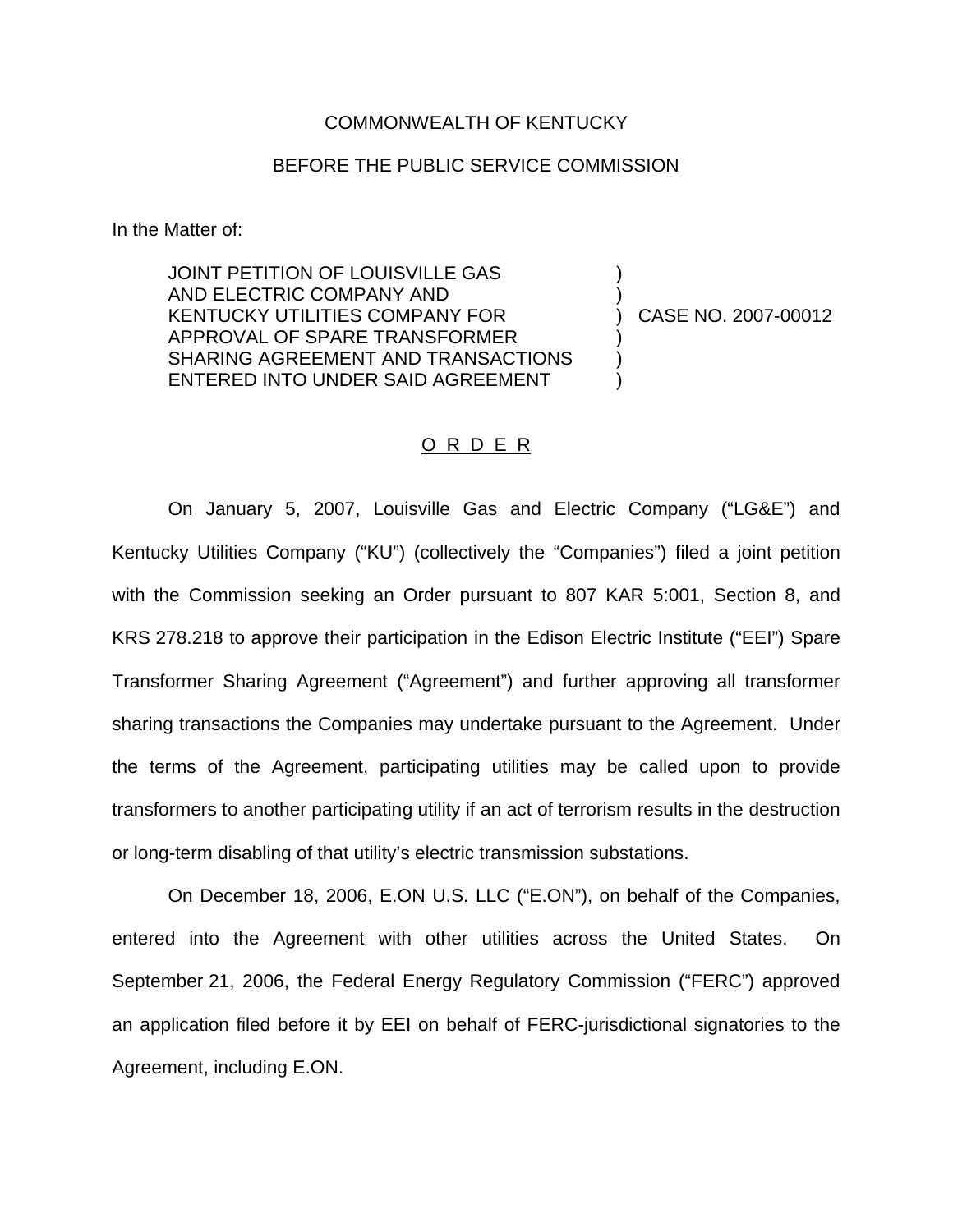The Agreement establishes protocols that are intended to guarantee access to spare transformers in the event that the Companies or another utility that has entered into the Agreement suffer the destruction or long-term disabling of one or more electric transmission substations in connection with a "Triggering Event," which is defined as:

> [A]n act or coordinated acts of deliberate, documented terrorism, as defined in the Homeland Security Act of 2002, 6 U.S.C. § 101(15), as the same may be amended from time to time, resulting in (1) the destruction or long-term disabling of one or more electric transmission substations, and (2) the declaration of a state of emergency by the President of the United States pursuant to the National Emergencies Act, 50 U.S.C. § 1601 et seq., as the same may be amended from time to time.  $1$

The Companies have collectively agreed to commit one 345-138 kV transformer to be subject to call upon a Triggering Event. The original book value of the spare 345-138 kV transformer currently in stock is \$1.5 million and, as a result, the original book value is expected to exceed \$1 million, thereby potentially implicating KRS 278.218.

The Companies anticipate that, in the event a spare transformer is called for and sold under the terms of the Agreement, they would be able to obtain a replacement transformer from the market within a reasonable time and that their ability to provide service to their native load would not be compromised in any way by participation in the Agreement.

<sup>&</sup>lt;sup>1</sup> Verified Joint Petition of the Companies, Exhibit 1, Agreement, Article I, Section 1.1, Definitions (March 15, 2006).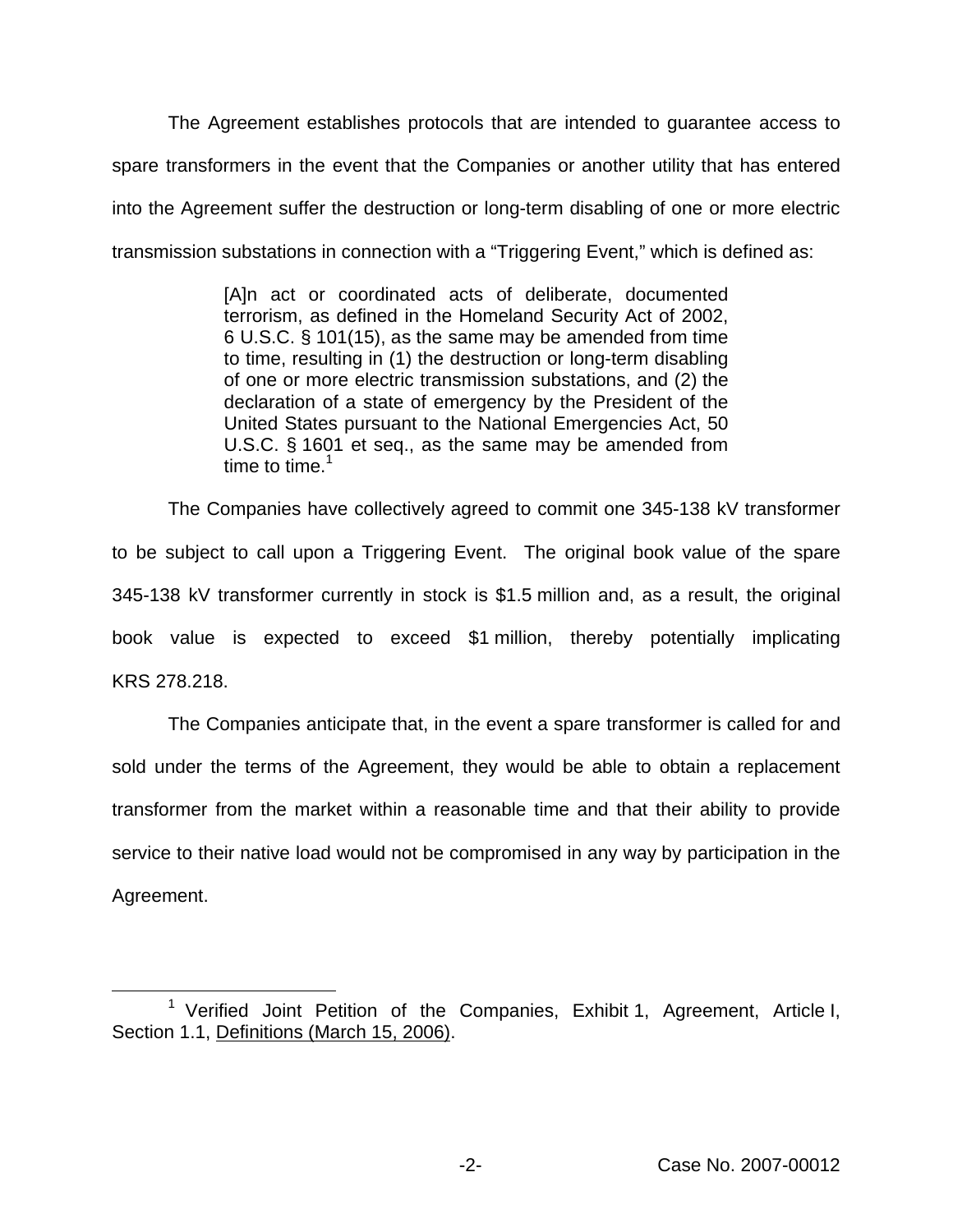The Companies further envisage that because a sale under the Agreement would only occur as a result of a Triggering Event, which would constitute a sudden, emergent occurrence created by a defined act(s) of terrorism, the need to obtain Commission approval at the time of the sale would unduly burden and perhaps adversely affect the timely restoration of service.

The Companies opine that, in the event one or both of the Companies were to be directly affected by a Triggering Event and would purchase a transformer under the Agreement, they do not anticipate that Commission approval would be required at that time and are not seeking such approval in their joint petition.

## FINDINGS AND CONCLUSIONS

This Commission is an agency of the Commonwealth of Kentucky vested by statute with the authority to fix rates, establish and alter service regulations, and otherwise regulate such practices of jurisdictional utilities, including electric utilities, as provided by statute.<sup>2</sup> Subject to certain exceptions not relevant herein, KRS 278.218(1) provides that "[n]o person shall acquire or transfer ownership of or control, or the right to control, any assets that are owned by a utility . . . without prior approval of the commission, if the assets have an original book value of one million dollars (\$1,000,000) or more . . . ." KRS 278.218(2) provides that "[t]he commission shall grant its approval if the transaction is for a proper purpose and is consistent with the public interest."<sup>3</sup>

<sup>&</sup>lt;sup>2</sup> KRS 278.040; Public Service Commission v. Southgate, Highland Heights, 268 S.W.2d 19 (Ky. 1954).

 $3$  Emphasis added.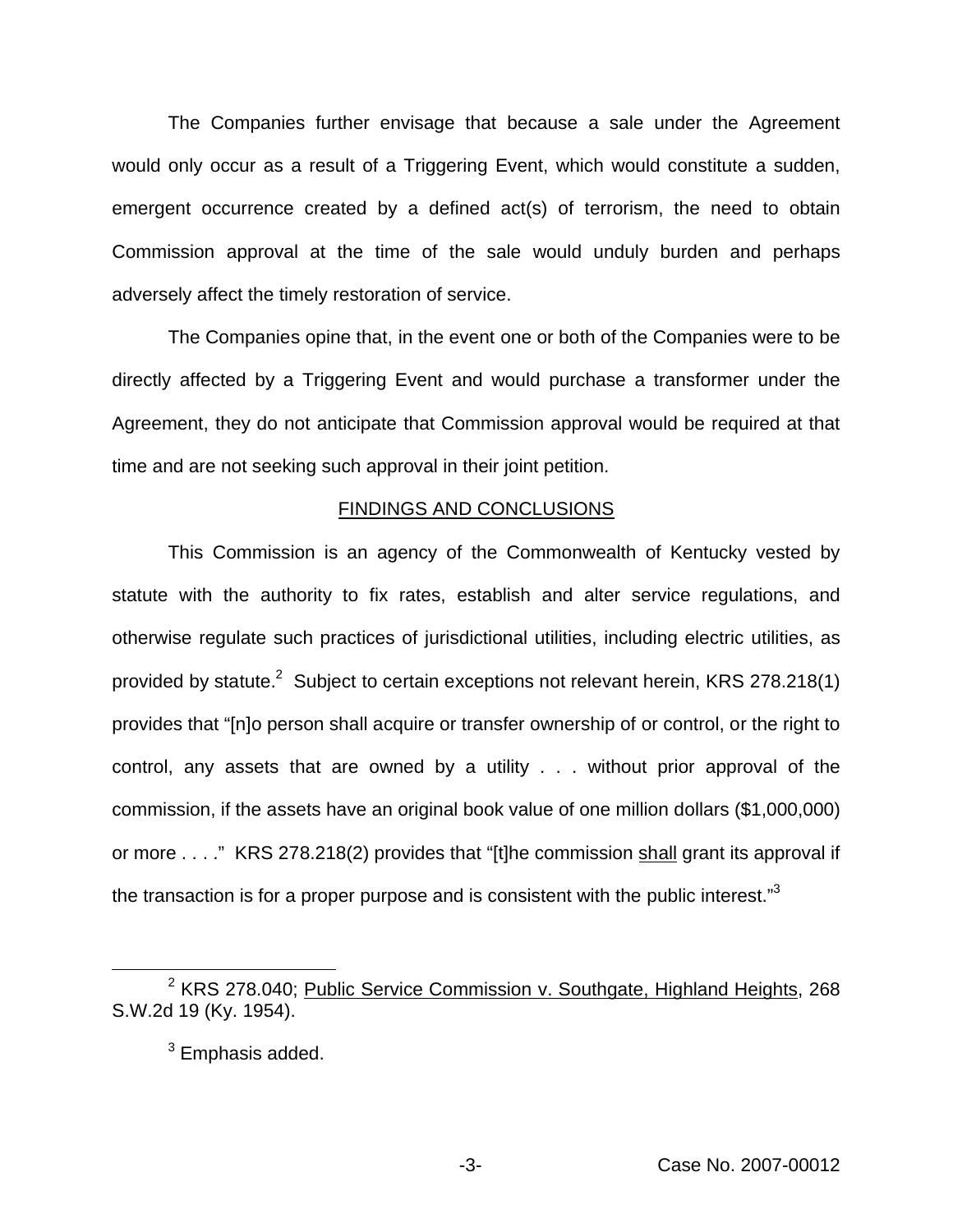The Companies are electric utility companies subject to the jurisdiction of the Commission. The Commission finds that the proposed transfers, replacements, acquisitions, and related accounting treatment of and for spare transformers as noted in the Agreement are for a proper purpose and consistent with the public interest and should be approved.

However, the Commission finds that nothing in this Order accepting the Agreement should affect the authority of the Commission over rates, services, or any matters whatsoever subject to the Commission's jurisdiction that may come before it, nor should anything contained in this Order be construed as acceptance of any estimate of costs or valuation of property claimed or asserted.

IT IS THEREFORE ORDERED that:

1. The Companies are authorized to transfer spare transformers and perform such other functions as required pursuant to the terms of the Agreement.

2. The Companies shall provide final transfer or, if applicable, acquisition details initially within 30 days of each transaction occurring under the terms of the Agreement and shall supplement such initial reporting with subsequent final documents.

3. This Order in no way affects the authority of the Commission over rates, services, or any matters whatsoever subject to the Commission's jurisdiction that may come before it, nor shall anything herein be construed as acquiescence in any estimate of costs or any valuation of property claimed or asserted. The Commission retains jurisdiction over this subject matter and the Companies to effectuate the provisions of this Order.